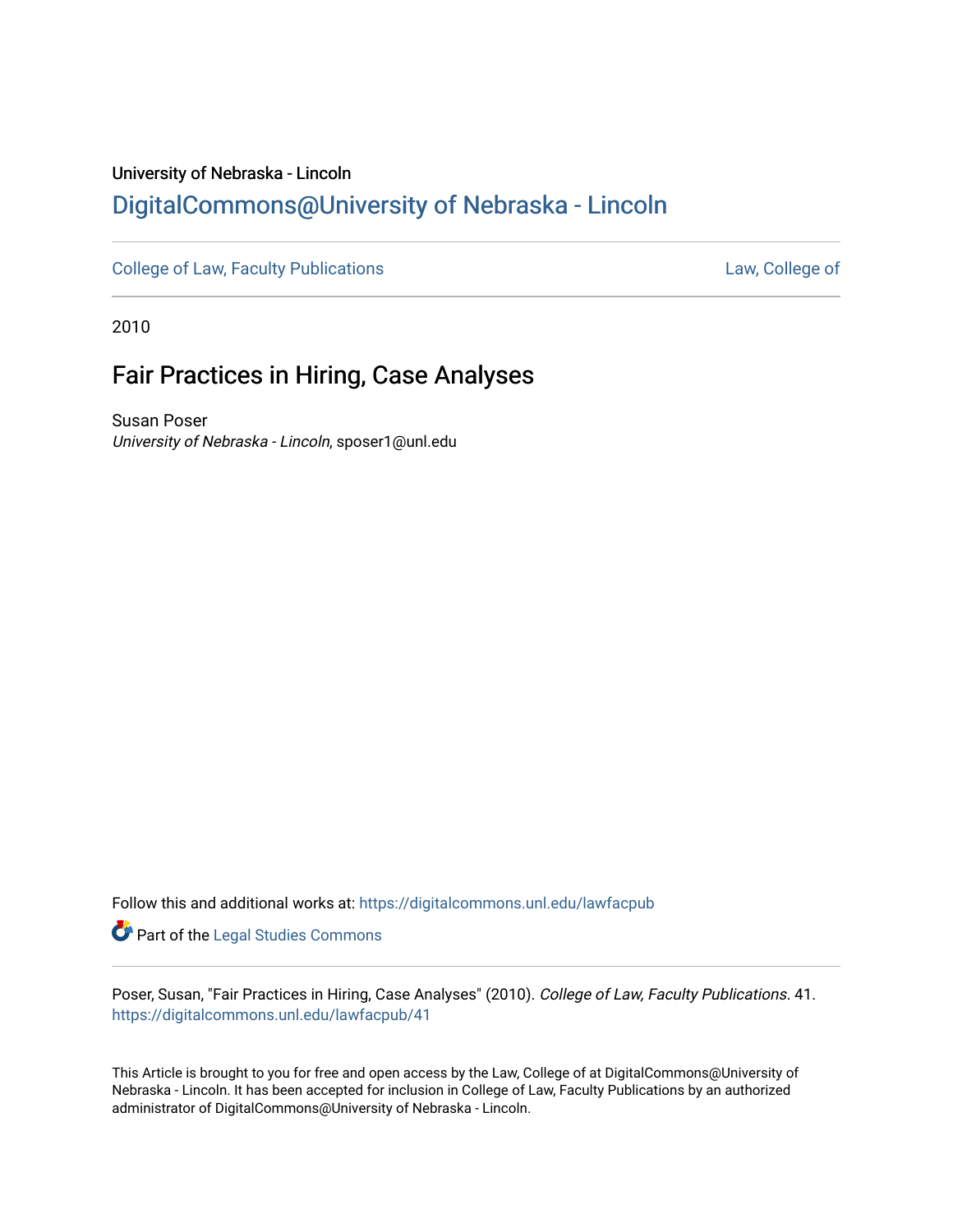Poser in *The Ethical Challenges of Academic Administration*, edited by Elaine D. Englehardt, Michael S. Pritchard, Kerry D. Romesburg & Brian E. Schrag. From the chapter titled, "Cases and Commentaries," pages 180-185. DOI: 10.1007/978-90-481-2841-9. Copyright 2010, Springer. Used by permission.

From chapter: **Cases and Commentaries**

**Fair Practices in Hiring … Case Analyses** by Susan Poser, J.D., Ph.D.

### **General Observations**

These two cases raise, at their core, questions of fairness in hiring, that is, procedural fairness in running a search. They force us to call up and examine our assumptions about and the goals of good hiring processes, and then test potential action against those assumptions and goals. On a more general level, consideration of the issues presented in these cases demonstrates, once again, that decisions about ethical dilemmas are only as good as their reasoned justifications. Before addressing the specifics of these cases, I think it is worthwhile to consider some assumptions that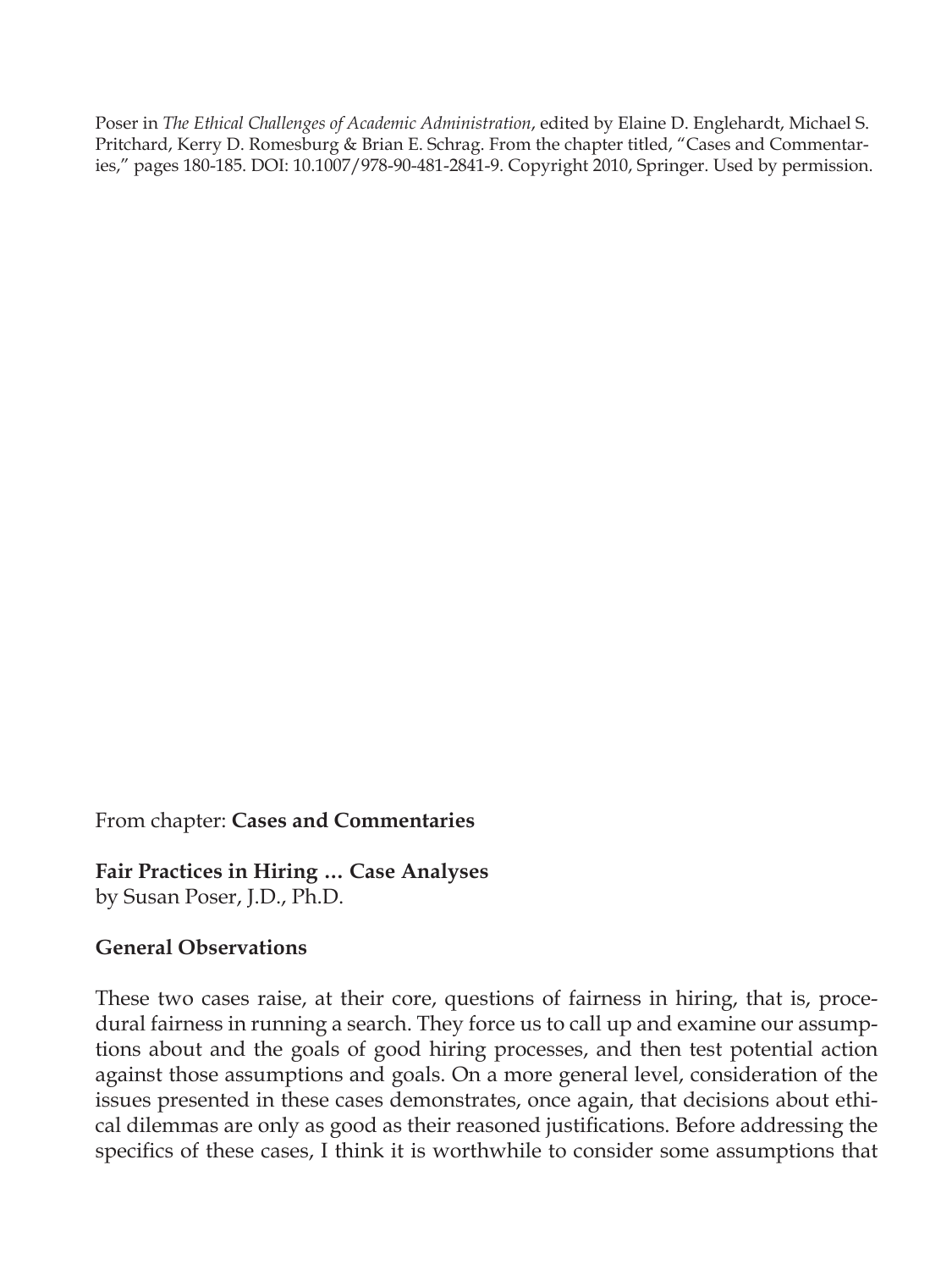I believe are almost universally made about the search process. These assumptions overlap substantially with basic tenets of due process. I will briefly describe these assumptions and then move on to more specific commentary.

## **Assumptions About Searches in Higher Education Administration**

- We assume that search committee members share the goal of hiring the best person for the job.
- We assume that search committee members ultimately have the best interests of the institution in mind.
- We assume that search committee members should be free to voice their opinions about the candidates, based on the information provided to them in the search, and bring their unique perspective to the discussion. If this were not true, we would not try to populate search committees with people of diverse views and experiences, based on their personal characteristics, their rank, occupation, etc.
- We assume that the process should be fair, that candidates should begin the process on equal footing and have an equal chance to persuade the committee of their qualifications. We assume that committee members will be as impartial as they can be.
- Yet, we know that in a search that is open to internal candidates, it is difficult to form a committee of people who do not know the internal candidate or candidates, and it may be impossible for search committee members to avoid hearing outside information about candidates. But, again, we assume that, for the most part, search committee members can put aside this information and treat the candidates fairly and impartially.
- Finally, we assume that the search process should produce the most qualified candidate for the position.

### **Conflict of Interest in Hiring: Internal Candidate**

George has applied for two positions: the Vice President position on a sister campus, and you are on the search committee, and a Dean position on your campus. For the Dean position, George has already received an offer.

You are on the Vice President search committee and you know that George is likely to be a strong candidate for the Vice President job. You also know that he has been offered the Dean position already and will need to decide before the determination of finalists is made for the Vice President position. The questions are:

- whether you should tell George that is likely to be invited to interview for the Vice President position
- whether that answer changes if you have an institutional and personal interest in having George appointed to the Dean position that has already been offered to him.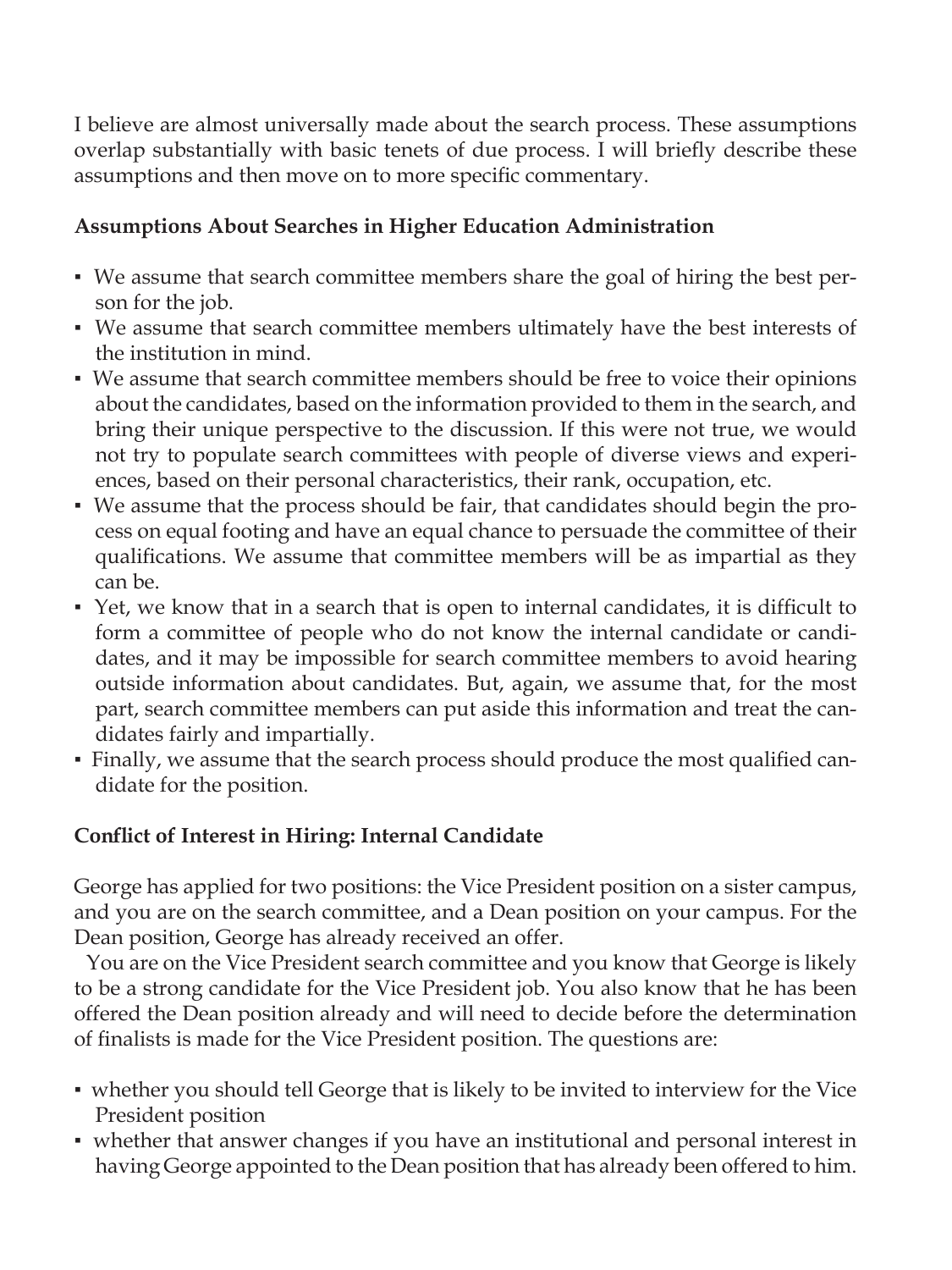Analysis of the problem can initially be broken down into two questions. Before deciding whether you should tell George about his chances of getting the Vice President position, we must determine whether you may not tell him or, alternatively, whether you may tell him. The questions can be posed as follows:

- i. Are you under an ethical/moral obligation NOT to tell George that he is a strong candidate for the Vice President position?
- ii. Are you under an ethical/moral obligation to tell George that he is a strong candidate for the Vice President position?
- iii. If there is no duty one way or the other, what are the considerations that should go into determining if you should tell him?

First, are you under an obligation NOT to tell George that he is a strong candidate for the Vice President position?

Initially, this question is one of positive morality, that is, of rules: if the committee has agreed to confidentiality or there is a rule of confidentiality that governs search committees, then you have an obligation not to tell. So, if there are no rules of confidentiality operating that apply to this situation, then this question can be quickly disposed of.

Of course, positive morality in the form of rules or customs do not always solve these kinds of dilemmas, as sometimes rules must be broken in the name of ethics, they can be instructive and might, in a case like this, provide a kind of tie-breaker. That is, as I will discuss below, there are compelling considerations that militate against telling George about his chances at the Vice President position even without rules, so the existence of a rule gives even greater weight to those considerations.

This brings us to the next question.

Are you under an ethical/moral obligation to tell George that he is a strong candidate for the Vice President position? Must you tell him? I would answer that question in the negative.

In discussing this question, I will quickly dispense one aspect of it—whether it matters that your personal and professional preference is for George to take the deanship—because this fact should not play a role in deliberations about whether the right thing to do is to tell George. To make the decision based on the needs of the institution alone is to violate the second categorical imperative and to treat George as a means and not as an end. This is not to say that the needs of the institution are irrelevant, but they cannot be in this case the determining factor because it would conflict with respect for George's personhood, his right to be treated as an end and not a means. This tells us one thing about the assumptions that were stated at the beginning of this commentary; they have limits. Having the best interests of the institution in mind does not mean that it should trump respect for the individual.

The question of whether to tell George is difficult because by telling George, you may be trying to help him, but you are also requiring him, in his own mind, to take a substantial risk, to turn down an attractive job offer for a chance at a better job.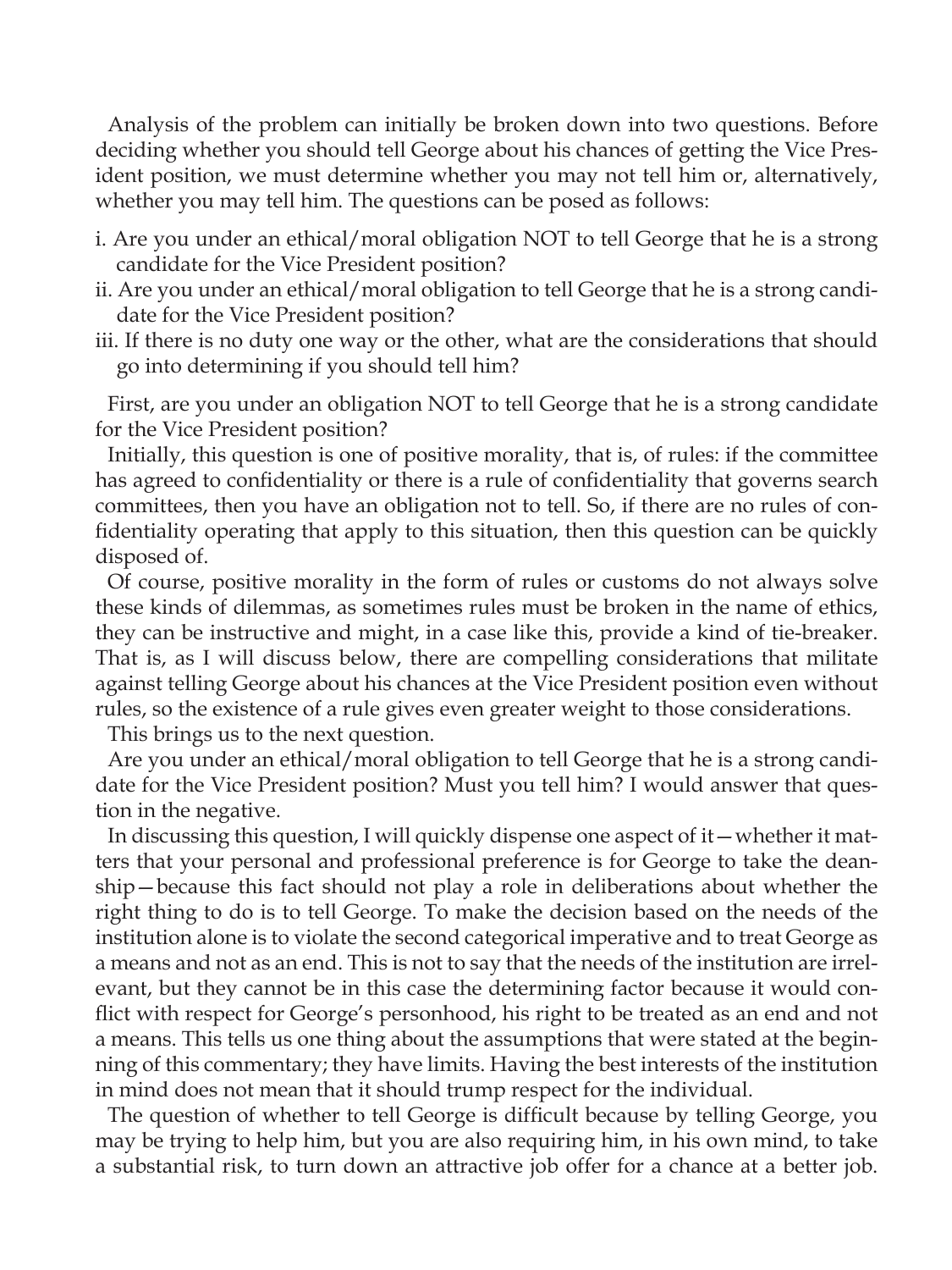Even if you are certain that the committee would make him their choice, the question implies that the committee does not have hiring authority and that someone above the Vice President level will make the hire, and we do not have information about that person's views.

An important element in sorting out ethical questions is considering different perspectives. George knows he has applied for the Vice President position. Thus, if he would prefer that job to the Dean job, then the burden may be on him to ask the search committee chair about his chances. If he is open to grappling with the dilemma that this information might present to him, then he will make this inquiry. He does not have a reasonable expectation that this kind of information would be offered to him, unsolicited, knowing that in general, search committees are obligated, whether by positive rule or not, to be very discrete.

Moreover, an obligation to inform candidates that they are likely to be successful would be very difficult to define. How qualified does the candidate have to be in order to trigger the obligation on a member of the search committee to reveal this information to the candidate? Is it only triggered if the candidate has an offer for another job, as George does, or also if such an offer is likely? What if members of the search committee think a certain candidate will get the position, but they do not know if the candidate has other offers? Thus, any obligation to tell George in this case defies clear definition.

So, I do not think there is an obligation to tell him, and there may be an obligation not to tell him, depending on the agreed upon rules of the committee and the institution. The next question is whether you should tell George that he is a strong candidate for the Vice President position. As discussed above, there are potential unintended consequences of revealing this information and creating this dilemma for George. In discussions with the chair of the search committee, it might be determined that in this particular situation, revelation is the appropriate action, I would recommend not revealing this information but if George asked, the chair should tell him that he looks like a good candidate. But it should be George's decision to make the initial inquiry and thus to decide to take on the dilemma that this would create.

### **Fair Practices in Hiring—Outside Information**

The questions that accompany this scenario more directly test the assumptions with which this essay began, and highlight the occasional tension among the ethic of fairness, the assumption of institutional loyalty, and the salutary effects of openness and transparency in reaching good decisions. The questions force us to think broadly about the hiring process and the function of the search committee.

When is it appropriate to bring into the search committee deliberations, certain pieces of information to which a committee member alone has access and that are relevant either to the deliberative process, or the candidate's qualifications? This case forces us to balance transparency and fairness through a process that has as its goal hiring the best person for the job.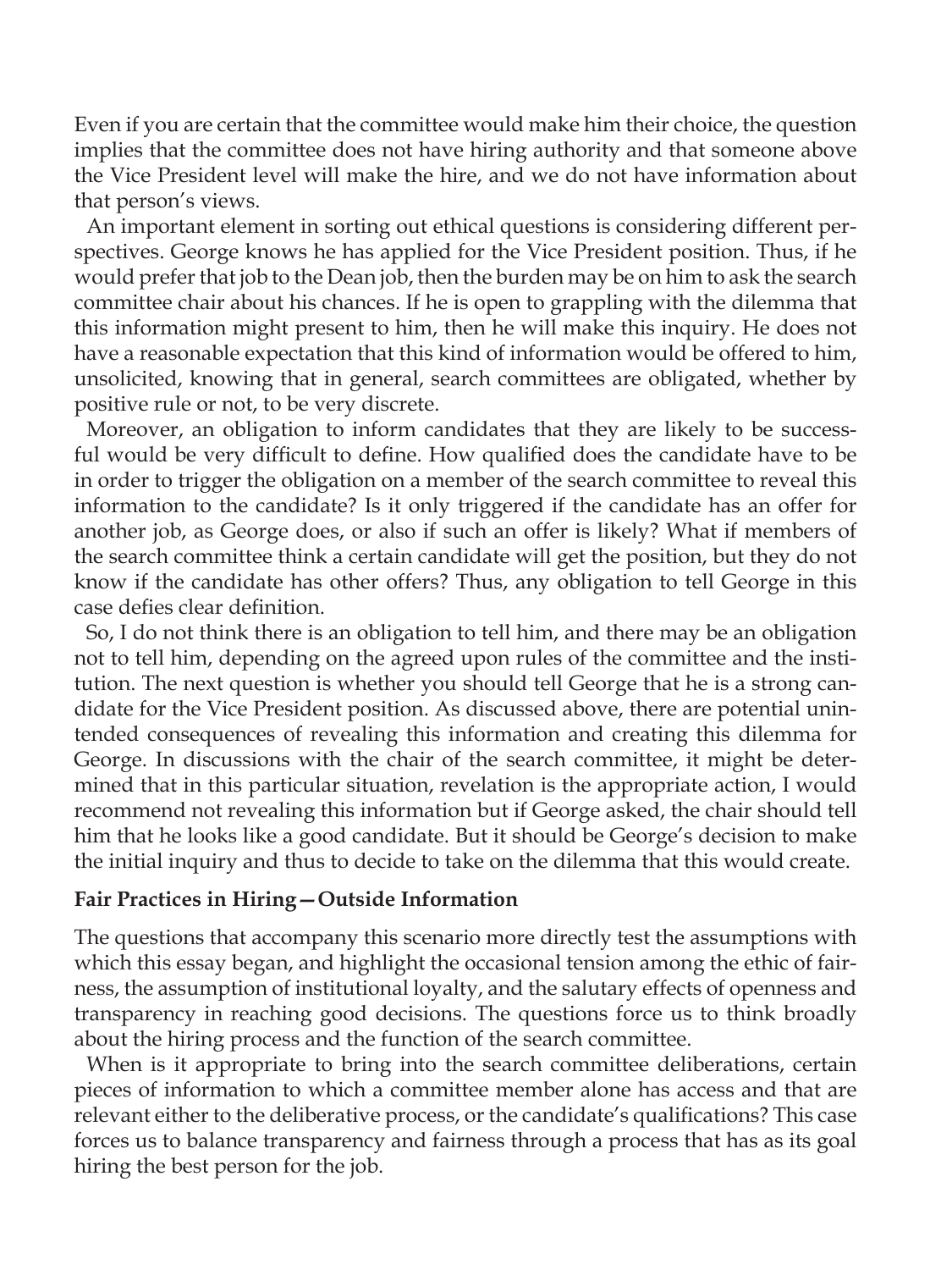On the one hand, if the purpose of the search committee is to find the best candidate and participate in a process of deliberation where different views are heard and information leads to consensus, then full transparency within the committee would seem to be the rule and sharing all information about a candidate would ultimately bring the committee to coalesce around the candidate with the best qualifications for the position.

On the other hand, ideals of notice and due process tell us that candidates must be treated equally and must be put on notice of what will and will not be taken into consideration in the decision-making process. A candidate told to provide a résumé, a statement of intent, and three references, for example, has a reasonable expectation that this is the information that will be used to deliberate about their qualifications, at least at the initial stages of the search.

At some institutions, search committee members are not permitted to serve as references for candidates. This is reminiscent of the rule for lawyers that, with very limited exceptions, they are not permitted to be witnesses in cases involving their own clients.<sup>1</sup> The theory is that it strains human nature to expect someone to present objective facts or honest opinions when one has a stake in the outcome. Although in the context of a search, it is more accurate to say that the reference often has a preference in the outcome, but not a stake, it is not fair to the rest of the pool if one member of the committee, which is supposed to be evaluating candidates impartially, begins the process as an advocate. This violates basic notions of distributive justice—treating similarly situated people the same.

So, at first glance, fairness requires that the interim dean not serve on the committee. However, if there is no rule against this at this institution, fairness requires that the other members of the search committee be made aware that one of their members is functioning as an advocate and a judge. Disclosure at least puts the rest of the committee on notice that one of their members did not begin the process in a spirit of neutrality and open-mindedness toward the candidates, awaiting to be persuaded by the evidence presented. There is one among them who appears to have entered the process with a closed mind and other members should be free to discount this opinion, or at least be put on notice that it must be tested.

It is worth noting that I am not making much of the information in this scenario that the candidate for whom the Dean is advocating is "not particularly strong." Analysis of this case should be the same if the candidate were described as "very strong." The problem here is not the relative quality of the candidate, but the fairness of the process. If the candidate were very strong, the rest of the committee would still need to consider discounting the opinion of the Dean, even though in the end, it might not make a difference as to the outcome.

<sup>1</sup> *See* Model Rule of Professional Conduct. 3.7 (American Bar Association 2008).